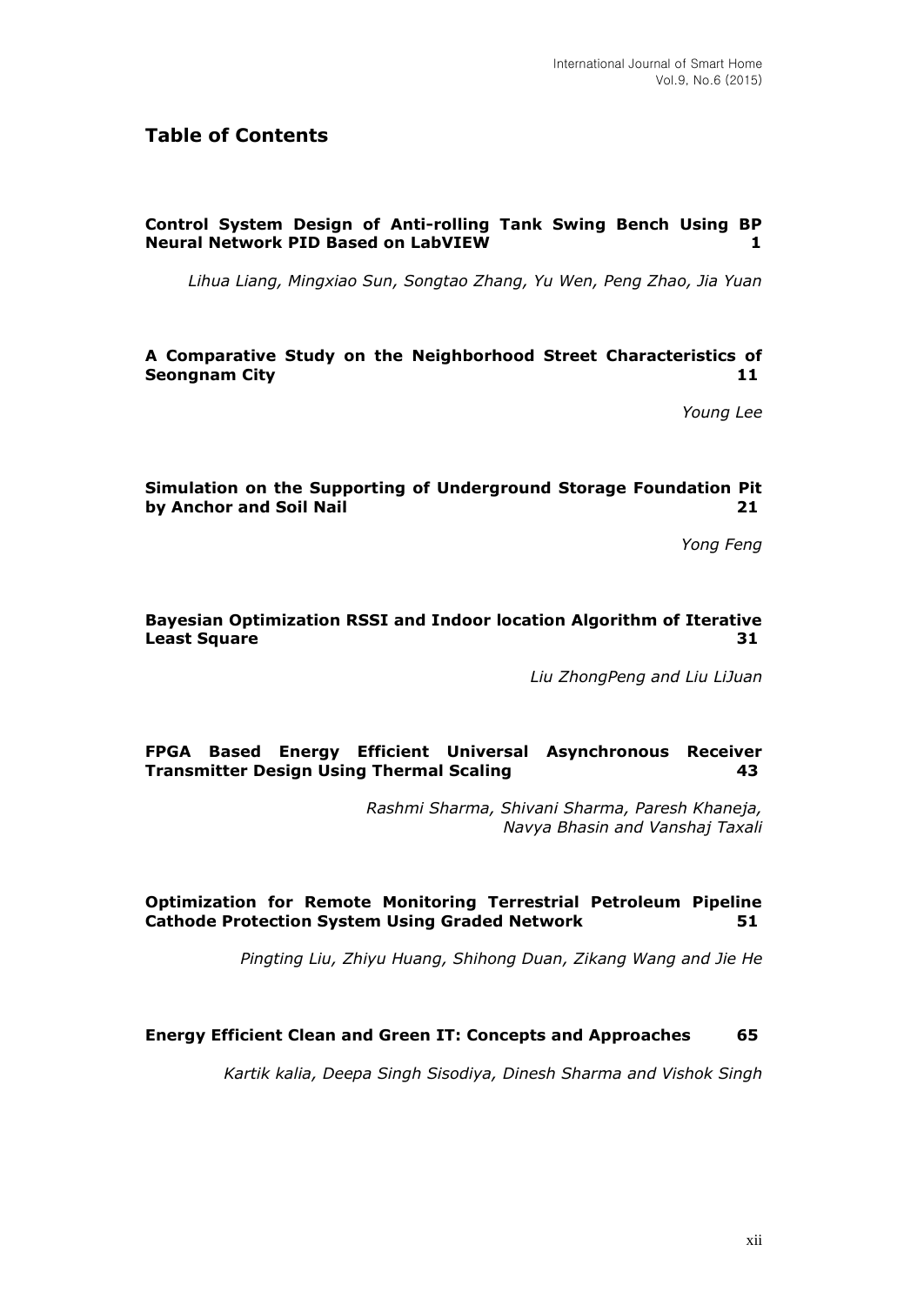## **The Evaluation System of New Digital Home Shopping Service 71**

*Mengke Yang, Jianqiu Zeng, Mengru Shen and Hao Dong*

**The Design and Realization of the Household Intelligent Alarm System 83**

*Guo Hong Tao*

## **FPGA-Based Real-Time System for Demodulating FBG Wavelength 91**

*Peng Wang, Minglei Shao, Xu Han and Shanshan Li*

#### **Dynamic Interaction System Design of Urban Landscape Information Based on PHP Technology** 899

*Wang Shun-Hui and Zou Jie*

#### **Construction Scheme Study of Smart Agricultural Demonstration Park 107**

*Yichuan Zhang, Anguo Qi and Xinzheng Li*

#### **A Study on HL7 Standard Message for Healthcare System Based on ISO/IEEE 11073 113**

*Am-Suk Oh*

#### **The Research on Smart Home's Wireless Control Mechanism 119**

*Yang Zhongguo and Cai Tianfang*

## **Application of Travel Management System Based on Route Inquiry 133**

*Shiyu Wang and Liwei Chen*